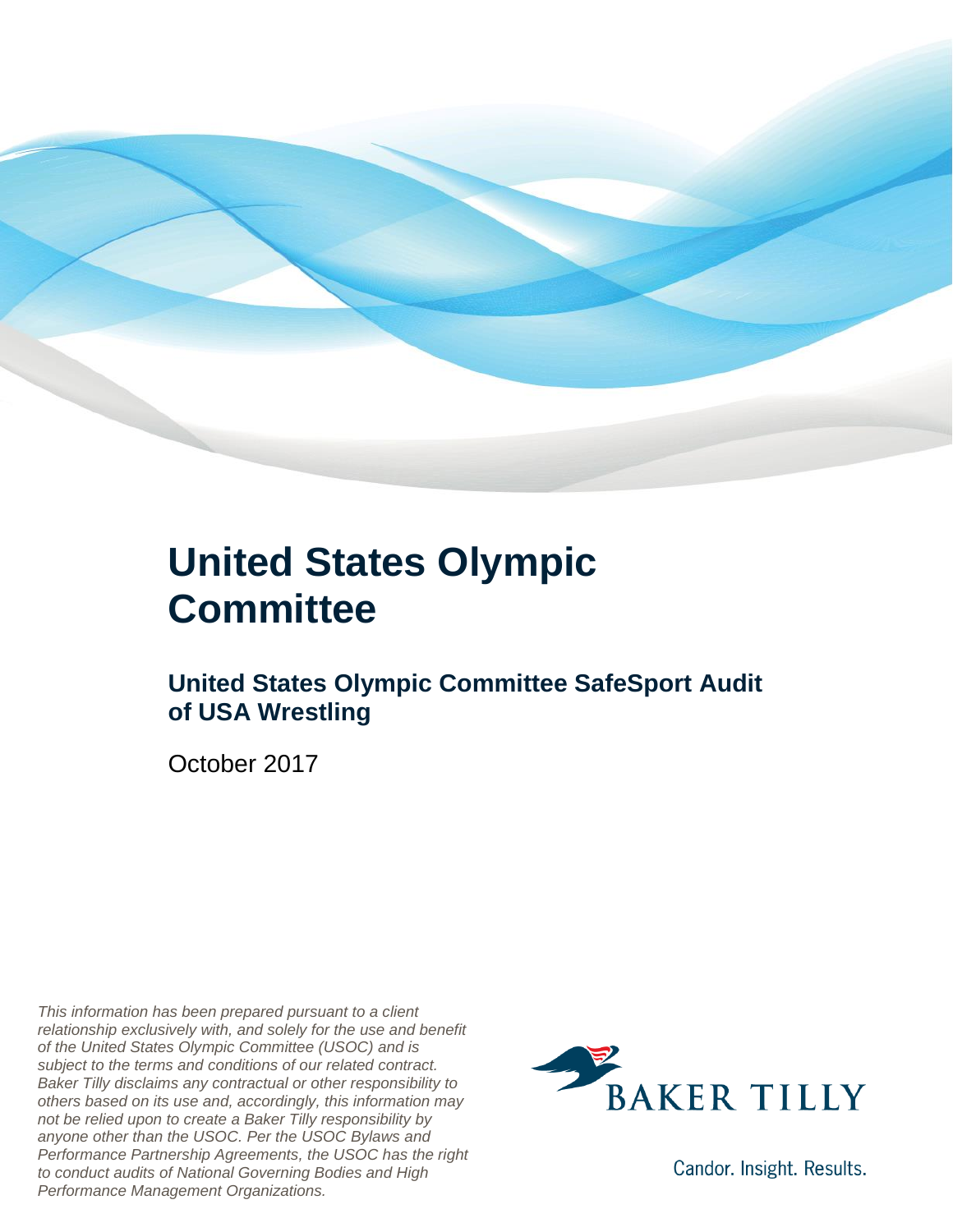

| UNITED STATES OLYMPIC COMMITTEE SAFESPORT AUDIT OF USA |  |
|--------------------------------------------------------|--|
|                                                        |  |
|                                                        |  |
|                                                        |  |
|                                                        |  |
|                                                        |  |
|                                                        |  |
|                                                        |  |
|                                                        |  |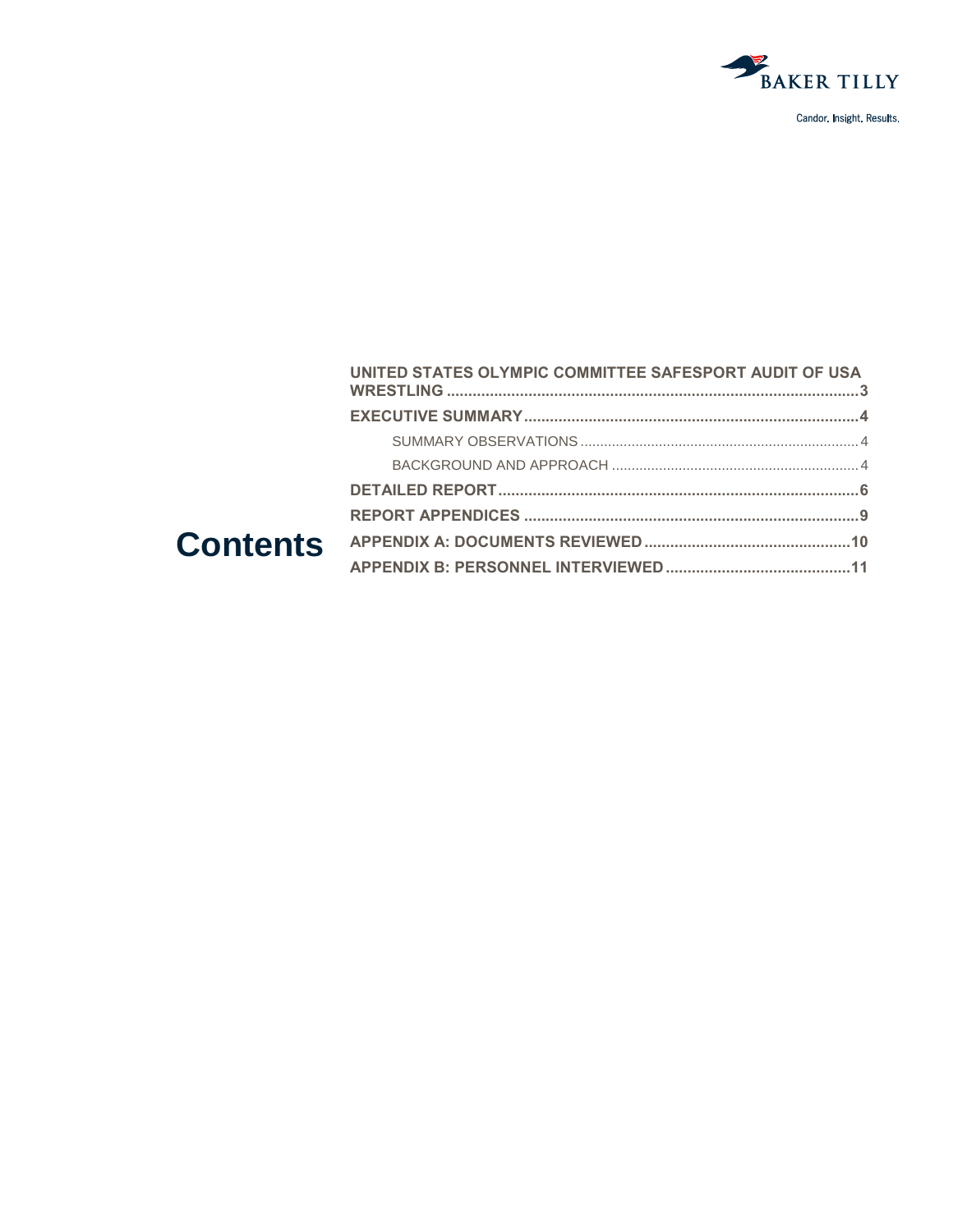

 $\overline{a}$ 

United States Olympic Committee USOC SafeSport Audit of USA Wrestling

## <span id="page-2-0"></span>**United States Olympic Committee SafeSport Audit of USA Wrestling<sup>1</sup>**

<sup>&</sup>lt;sup>1</sup> To consider the report in its entirety, please refer also to the detailed management response that will appear here [\[Governance Documents\]](https://www.teamusa.org/Footer/Legal/Governance-Documents) within 90 days of the date of this report.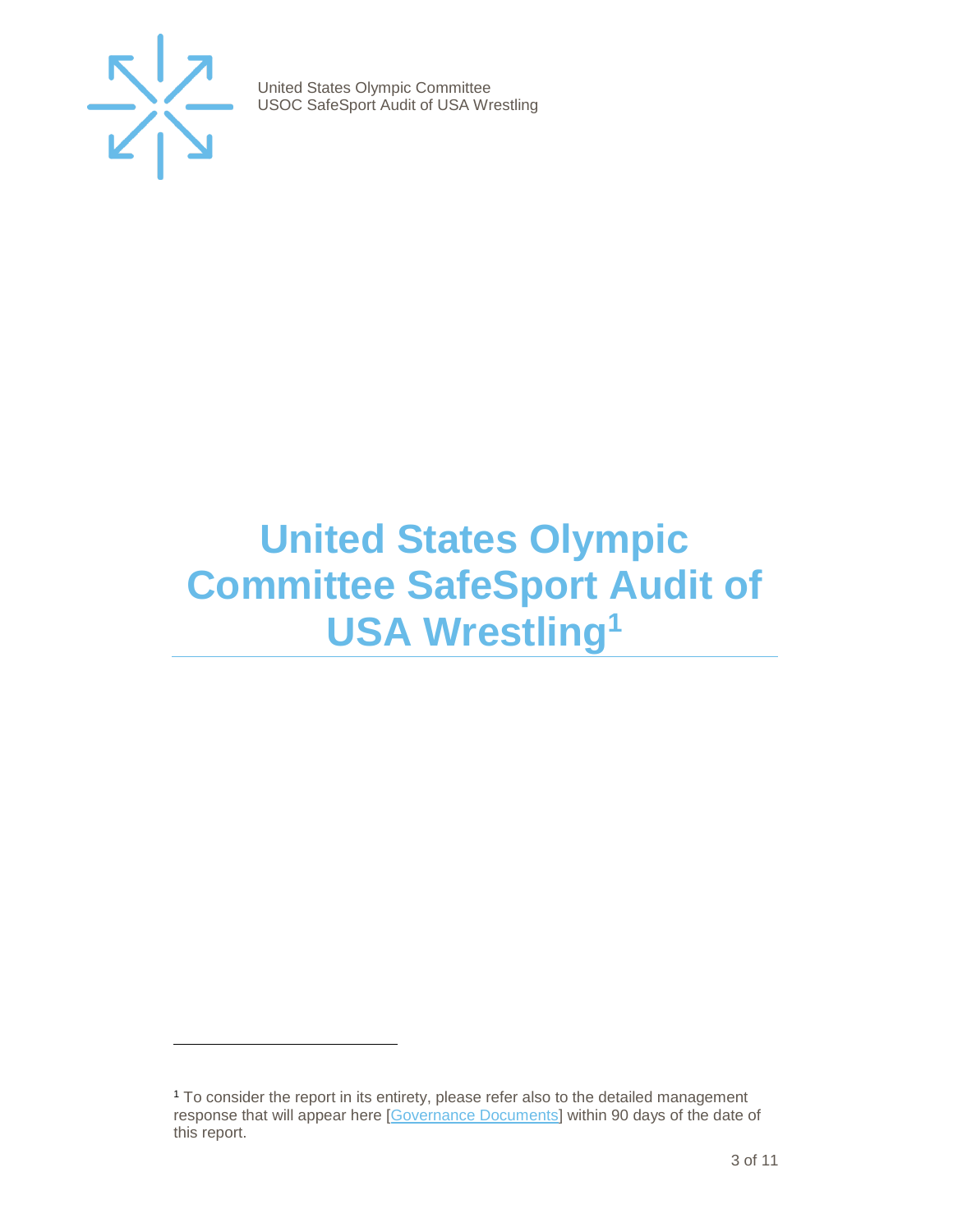

## **Executive Summary**

#### <span id="page-3-1"></span><span id="page-3-0"></span>**Summary Observations**

It shall be the policy of the United States Olympic Committee (USOC) that each National Governing Body (NGBs) adopt a Minimum Standards Policy for Athlete Safety Programs (Athlete Safety Standards) by December 31, 2013<sup>2</sup>.

We noted the following opportunities to enhance the design of USA Wrestling's compliance with the Athlete Safety Standards:

- **Athlete Safety Standards - Education and Training Testing**  Eight individuals selected for testing (80% of the selected individuals) did not complete education and training requirements during the testing period (i.e., May 1, 2016 through April 30, 2017).
- **Athlete Safety Standards - Education and Training Policy Requirements** – USA Wrestling's SafeSport-related documentation and administrative material does not specifically require stakeholders (e.g., coaches, staff, officials, volunteers, etc.) to complete education and training requirements as required by the Athlete Safety Standards. The USA Wrestling SafeSport Policy states that, "Education and familiarity with respect to safe sport principles and policies is critical. Every coach and official who wishes to become a member of USA Wrestling, as well as USAW staff members, (i) will be required to review and become familiar with this Safe Sport Policy and (ii) must acknowledge and affirm compliance with this requirement on an annual basis." Although there is language that notes the importance of training and education, it does not specifically require completion of education and training requirements.

#### <span id="page-3-2"></span>**Background and Approach**

l

USOC engaged Baker Tilly Virchow Krause (Baker Tilly), to assist the USOC in the completion of SafeSport audits, to assess compliance with SafeSport policies and procedures at the USOC and all of its NGBs and High Performance Management Organizations (HPMOs).

Baker Tilly performed a review of USA Wrestling to evaluate compliance with the Athlete Safety Standards. The following activities were performed for this review of USA Wrestling:

- Developed and executed an audit program that included:
	- Holding a virtual entrance meeting to discuss and document USA Wrestling's SafeSport program and processes.

<sup>2</sup> Effective June 20, 2017 the USOC replaced the Athlete Safety Standards with the NGB Athlete Safety Policy. Due to the timing of this audit, fieldwork was performed in accordance with the Athlete Safety Standards.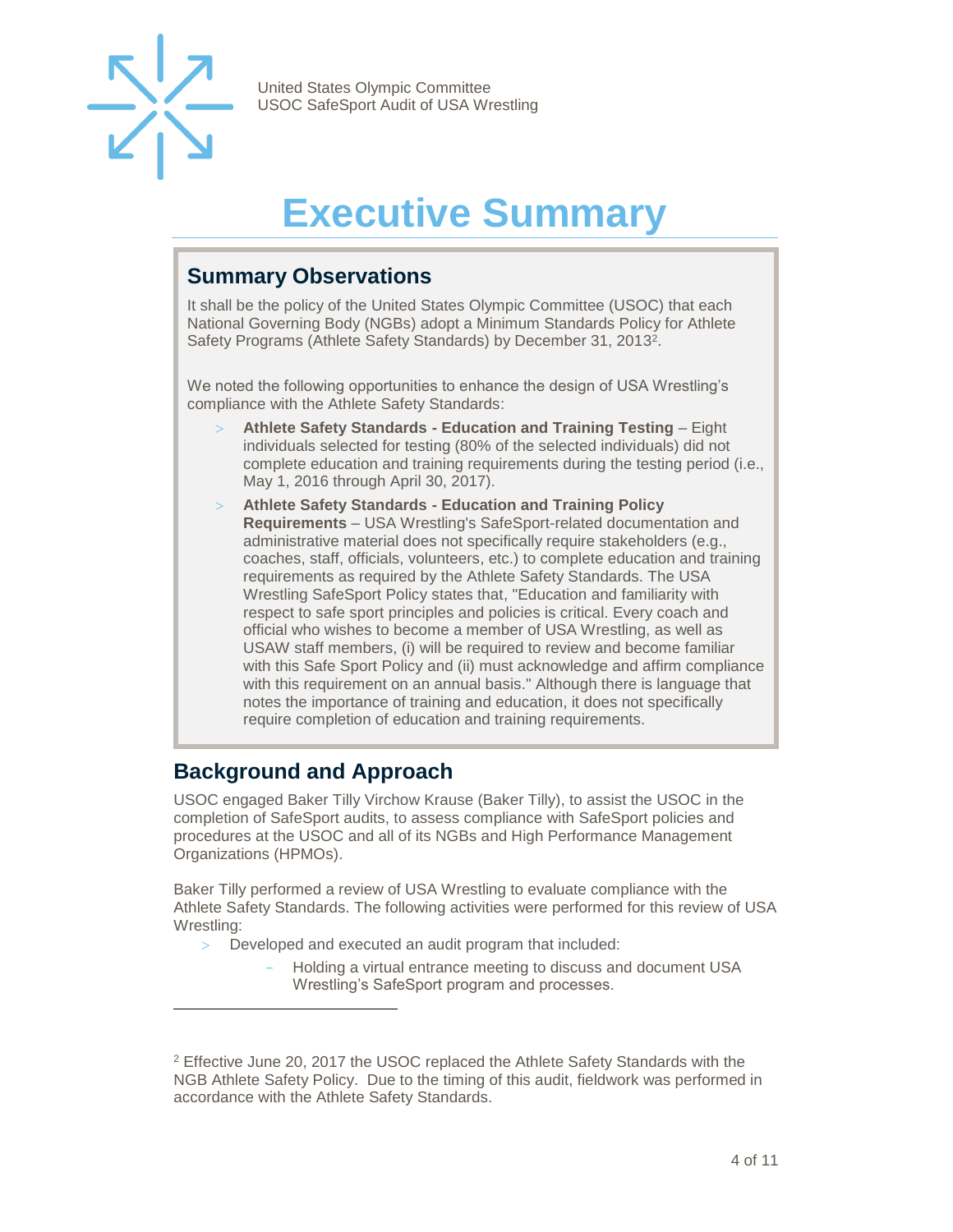

- Selecting a sample of 10 from the required individuals to ensure a background check was performed and education and training was completed. See **Appendix A** for a list of documents reviewed.
- Reviewing USA Wrestling's athlete safety policy and determining whether the following was addressed:
	- Required misconduct is prohibited and defined;
	- Reporting procedures are documented; and
	- **The grievance process is documented and complies with** Athlete Safety Standards.
- Identifying which individuals are required to undergo a criminal background check and complete education and training.
- $>$  Conducted a virtual exit meeting, if requested, following delivery of the draft report, to discuss audit findings and recommendation(s) with USA Wrestling. See **Appendix B** for a list of individuals interviewed.
- $>$  Identified specific observations and recommendations regarding opportunities to enhance compliance with Athlete Safety Standards. Observations include the following attributes: criteria, condition, cause, effect and recommendation, as set out in the International Professional Practices Framework (IPPF) Standards and Practice Advisory 2410-1.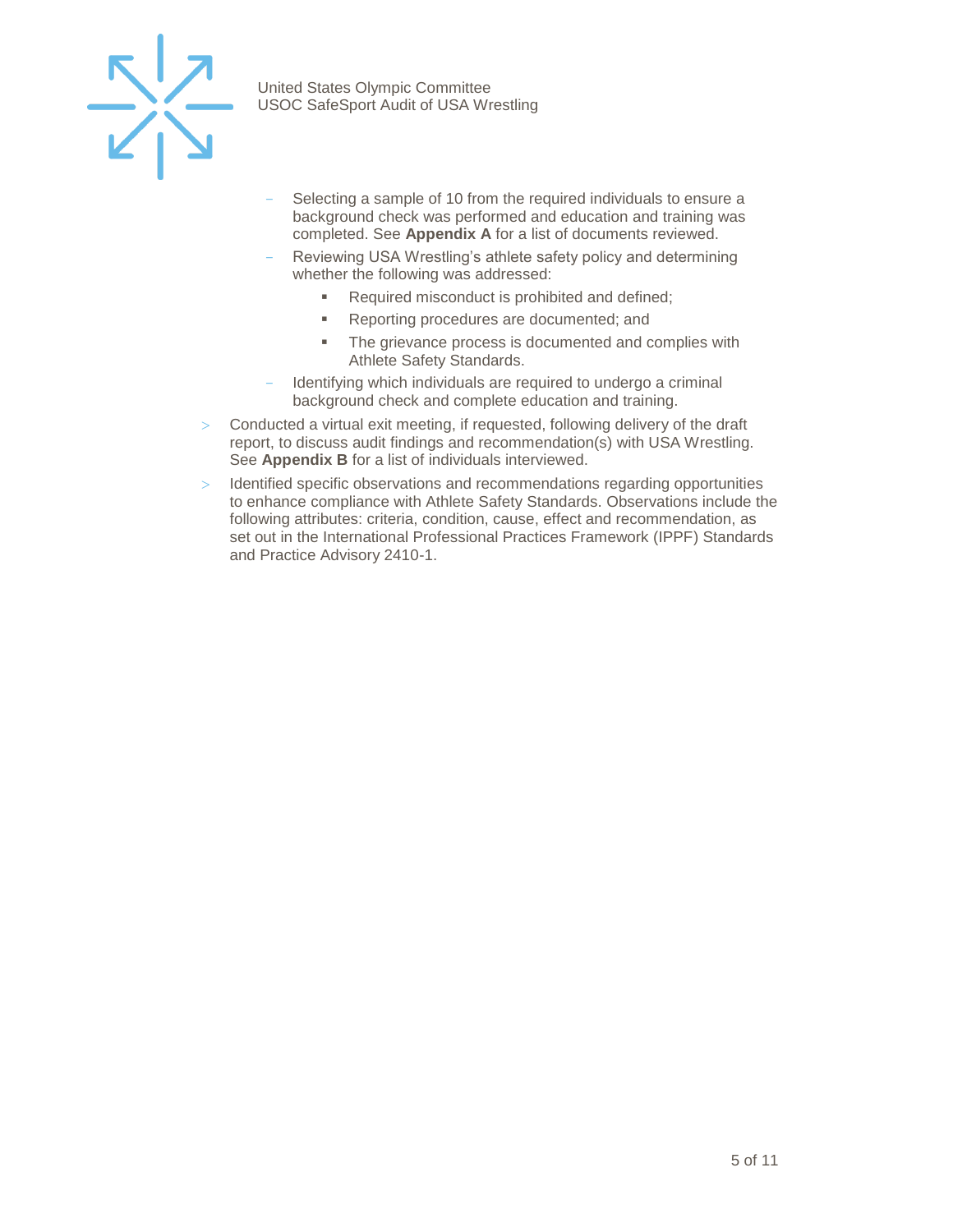

## **Detailed Report**

<span id="page-5-0"></span>The table below represents opportunities to enhance the design and effectiveness of USA Wrestling's compliance with the Athlete Safety Standards.

| 1. Athlete Safety Standards - Education and Training Testing |                                                                                                                                                                                                                                                                                                                                                                                                                                                                                                                                                                                                                                                                                                                                                                                                                                                                                                   |  |
|--------------------------------------------------------------|---------------------------------------------------------------------------------------------------------------------------------------------------------------------------------------------------------------------------------------------------------------------------------------------------------------------------------------------------------------------------------------------------------------------------------------------------------------------------------------------------------------------------------------------------------------------------------------------------------------------------------------------------------------------------------------------------------------------------------------------------------------------------------------------------------------------------------------------------------------------------------------------------|--|
| <b>Criteria</b>                                              | The Athlete Safety Standards state each NGB/HPMO shall<br>require education and training for those individuals it formally<br>authorizes, approves, or appoints (a) to a position of authority<br>over, or (b) to have frequent contact with athletes.                                                                                                                                                                                                                                                                                                                                                                                                                                                                                                                                                                                                                                            |  |
| <b>Condition</b>                                             | Eight individuals selected for testing (80% of the selected<br>individuals) did not complete education and training<br>requirements during the testing period (i.e., May 1, 2016<br>through April 30, 2017).                                                                                                                                                                                                                                                                                                                                                                                                                                                                                                                                                                                                                                                                                      |  |
| Cause                                                        | USA Wrestling may not be consistently tracking and<br>monitoring compliance with the education and training<br>requirements of the Athlete Safety Standards.                                                                                                                                                                                                                                                                                                                                                                                                                                                                                                                                                                                                                                                                                                                                      |  |
| <b>Effect</b>                                                | Individuals USA Wrestling formally authorizes, approves or<br>appoints (a) to a position of authority over, or (b) to have<br>frequent contact with athletes may not be in compliance with<br>the SafeSport program because they have not completed the<br>education and training requirement prior to having contact<br>with athletes. USA Wrestling must be in compliance with the<br>Athlete Safety Standards to be a member in good standing.<br>Noncompliance with the Athlete Safety Standards can result<br>in disciplinary action by the USOC including withdrawal of<br>high performance funding. Also, athletes may have contact<br>with individuals who are unaware of SafeSport misconduct<br>and the potential impact to athletes' well-being and/or have<br>contact with individuals who have a criminal history, which<br>could put athletes at SafeSport-related misconduct risk. |  |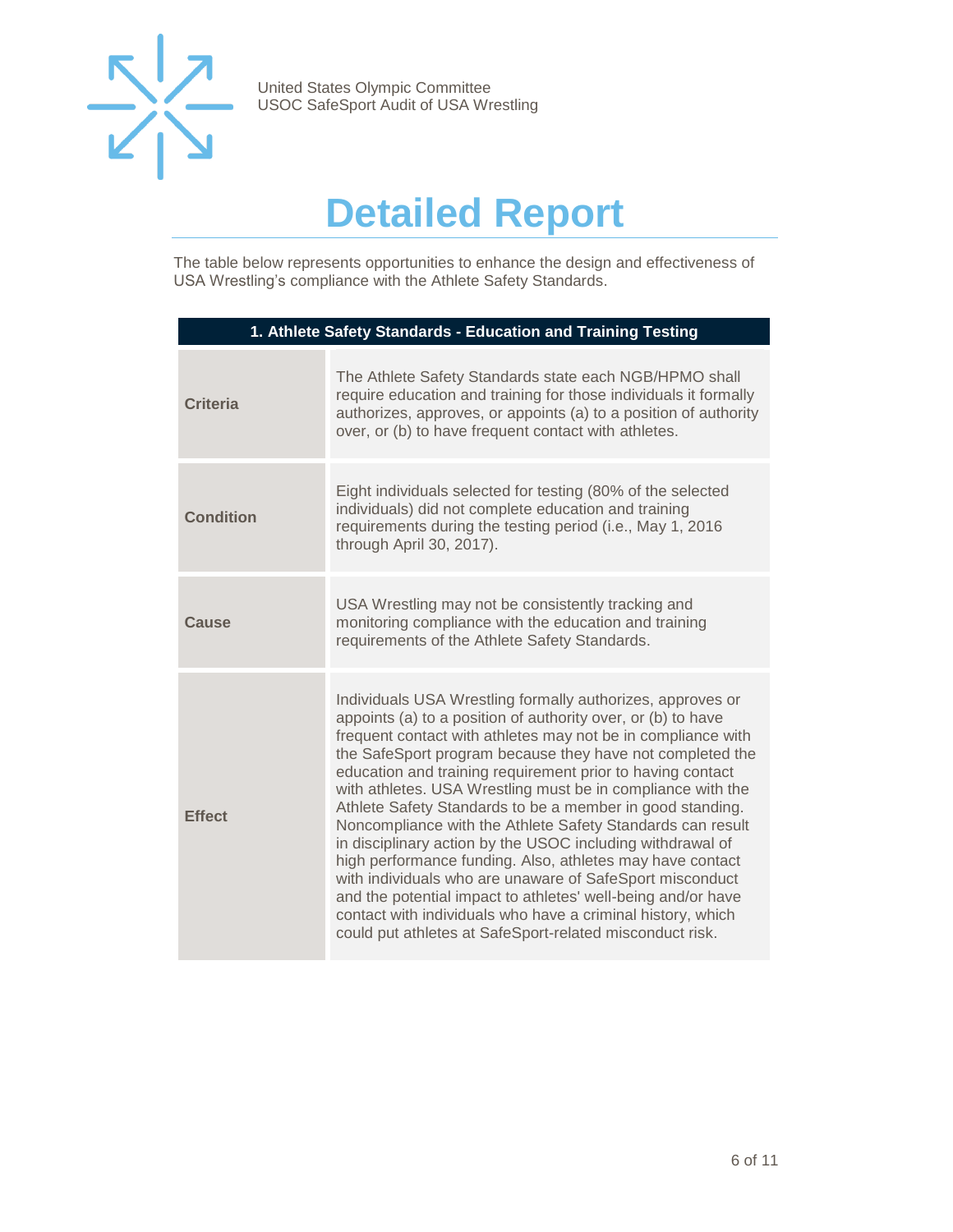

#### **1. Athlete Safety Standards - Education and Training Testing**

| <b>Recommendation</b>         | USA Wrestling must require that individuals it formally<br>authorizes, approves, or appoints (a) to a position of authority<br>over, or (b) to have frequent contact with athletes complete<br>education and training requirements in a timely manner and<br>before they have contact with athletes to provide assurance<br>that they are educated on the requirements of the Athlete<br>Safety Standards. USA Wrestling must consistently track and<br>verify education and training requirements are met for all<br>Required Individuals. Compliance with these requirements<br>must be completed within 90 days of receipt of the final audit<br>report.<br>USA Wrestling should review the testing results and require<br>all necessary individuals to complete the necessary<br>requirements (i.e., education and training). |
|-------------------------------|-----------------------------------------------------------------------------------------------------------------------------------------------------------------------------------------------------------------------------------------------------------------------------------------------------------------------------------------------------------------------------------------------------------------------------------------------------------------------------------------------------------------------------------------------------------------------------------------------------------------------------------------------------------------------------------------------------------------------------------------------------------------------------------------------------------------------------------|
| <b>Management</b><br>response | We agree with the condition and recommendation and have<br>already implemented measures in our membership system to<br>ensure all staff, member coaches, and officials are SafeSport<br>certified. This encompasses all members who are appointed<br>to a position of authority over or, who have frequent contact<br>with athletes. USA Wrestling will respond to the USOC with a<br>detailed outline of measures it has taken to ensure<br>compliance within the 90-day time period.                                                                                                                                                                                                                                                                                                                                            |

#### **2. Athlete Safety Standards - Education and Training Policy Requirements**

| <b>Criteria</b>  | The Athlete Safety Standards state each NGB/HPMO shall<br>require education and training for those individuals it formally<br>authorizes, approves, or appoints (a) to a position of authority<br>over, or (b) to have frequent contact with athletes.                                                                                                                                                                                                                                                                                                                                                                                             |
|------------------|----------------------------------------------------------------------------------------------------------------------------------------------------------------------------------------------------------------------------------------------------------------------------------------------------------------------------------------------------------------------------------------------------------------------------------------------------------------------------------------------------------------------------------------------------------------------------------------------------------------------------------------------------|
| <b>Condition</b> | USA Wrestling's SafeSport-related documentation and<br>administrative material does not specifically require<br>stakeholders (e.g., coaches, staff, officials, volunteers, etc.) to<br>complete education and training requirements as required by<br>the Athlete Safety Standards. The USA Wrestling SafeSport<br>Policy states that, "Education and familiarity with respect to<br>safe sport principles and policies is critical. Every coach and<br>official who wishes to become a member of USA Wrestling,<br>as well as USAW staff members, (i) will be required to review<br>and become familiar with this Safe Sport Policy and (ii) must |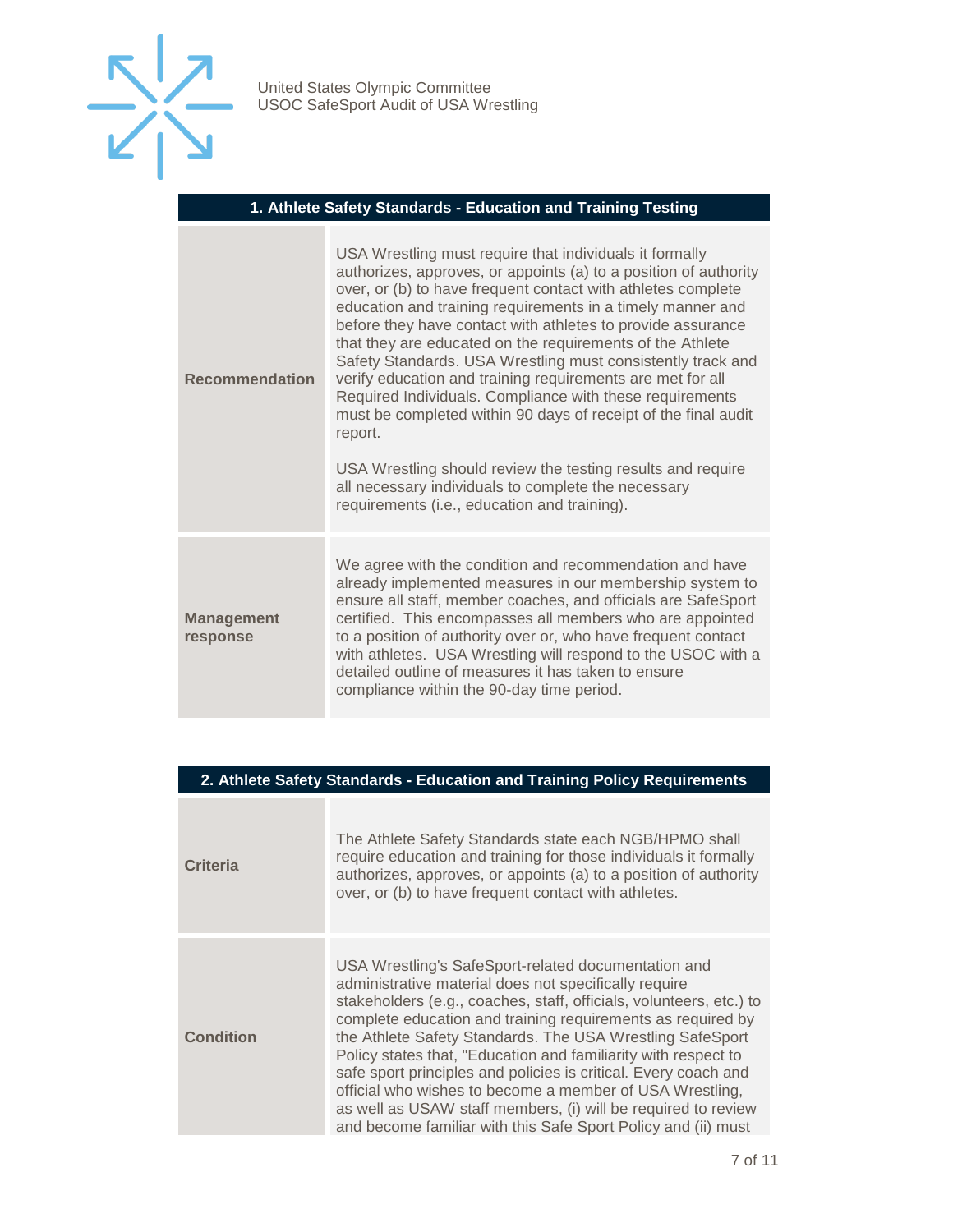

| 2. Athlete Safety Standards - Education and Training Policy Requirements |                                                                                                                                                                                                                                                                                                                                                                                                                                                                                                                                                                                                                                                                                                                                                                                                                                                                                    |
|--------------------------------------------------------------------------|------------------------------------------------------------------------------------------------------------------------------------------------------------------------------------------------------------------------------------------------------------------------------------------------------------------------------------------------------------------------------------------------------------------------------------------------------------------------------------------------------------------------------------------------------------------------------------------------------------------------------------------------------------------------------------------------------------------------------------------------------------------------------------------------------------------------------------------------------------------------------------|
|                                                                          | acknowledge and affirm compliance with this requirement on<br>an annual basis." Although there is language that notes the<br>importance of training and education, it does not specifically<br>require completion of education and training requirements.                                                                                                                                                                                                                                                                                                                                                                                                                                                                                                                                                                                                                          |
| Cause                                                                    | USA Wrestling may not have updated its SafeSport-related<br>documentation and administrative materials to align with<br>requirements in the Athlete Safety Standards.                                                                                                                                                                                                                                                                                                                                                                                                                                                                                                                                                                                                                                                                                                              |
| <b>Effect</b>                                                            | USA Wrestling may not be in compliance with the Athlete<br>Safety Standards. USA Wrestling must be in compliance with<br>the Athlete Safety Standards to be a member in good<br>standing. Noncompliance with the Athlete Safety Standards<br>can result in disciplinary action by the USOC including<br>withdrawal of high performance funding.<br>Additionally, stakeholders (e.g., coaches, staff, officials,<br>volunteers, etc.) may not know that education and training<br>requirements apply to them or be informed of SafeSport<br>initiatives and the related misconduct areas. Also, athletes<br>may have contact with individuals who are unaware of<br>SafeSport misconduct and the potential impact to athletes'<br>well-being and/or have contact with individuals who have a<br>criminal history, which could put athletes at SafeSport-related<br>misconduct risk. |
| <b>Recommendation</b>                                                    | USA Wrestling's SafeSport policy must require that<br>individuals it formally authorizes, approves, or appoints (a) to<br>a position of authority over, or (b) to have frequent contact<br>with athletes complete education and training requirements in<br>a timely manner and before they have contact with athletes to<br>provide assurance that they are educated on the<br>requirements of the Athlete Safety Standards. Compliance<br>with these requirements must be completed within 90 days of<br>receipt of the final audit report.                                                                                                                                                                                                                                                                                                                                      |
| <b>Management</b><br>response                                            | We agree with the condition and recommendation and will<br>respond to the USOC with within the 90 day timeline with an<br>update to the SafeSport policy that clarifies the mandatory<br>SafeSport certification for all USA Wrestling staff, member<br>coaches, and officials.                                                                                                                                                                                                                                                                                                                                                                                                                                                                                                                                                                                                    |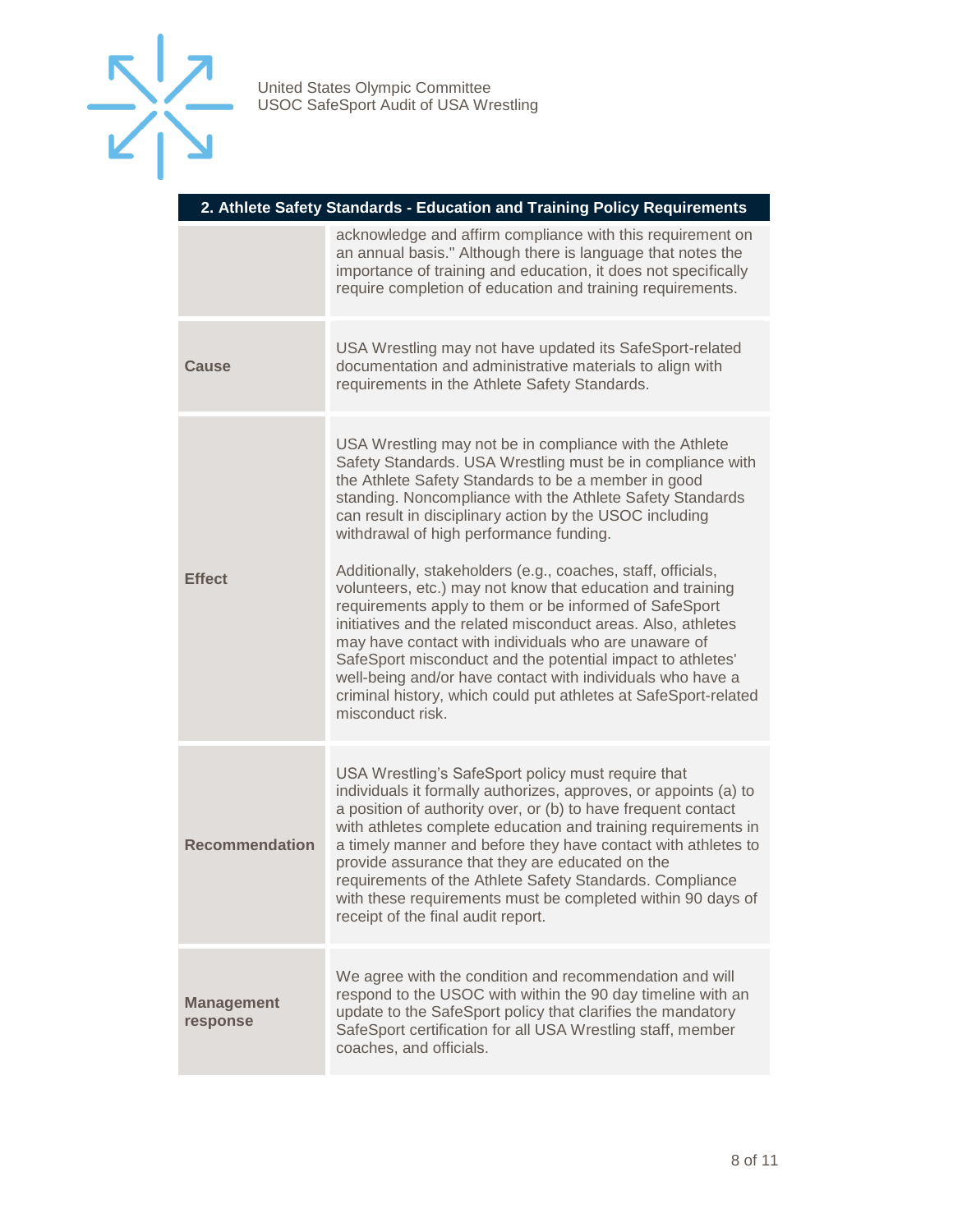

# <span id="page-8-0"></span>**Report Appendices**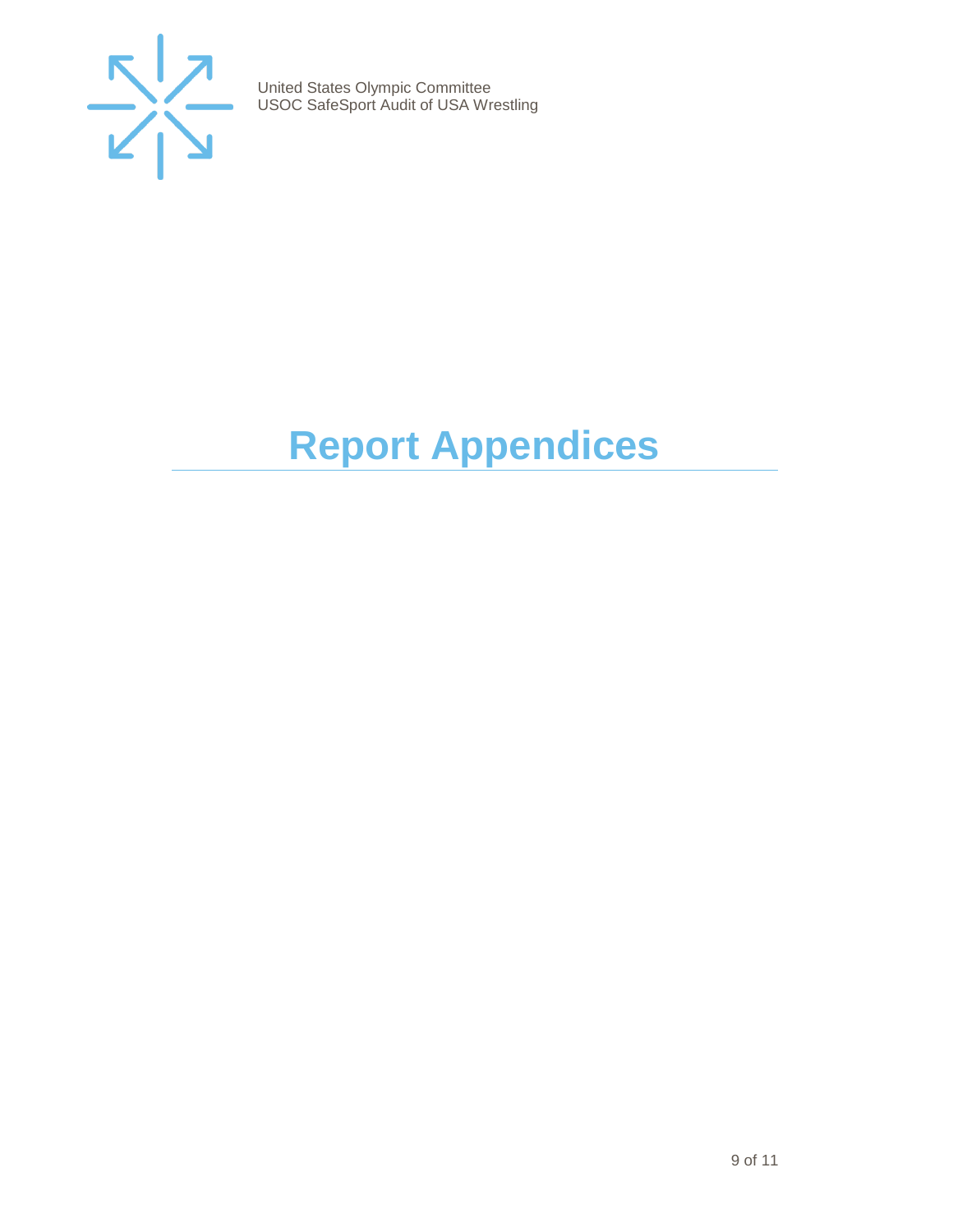

### <span id="page-9-0"></span>**Appendix A: Documents Reviewed**

We reviewed the following documents:

- > Athlete Safety Standards Program Questionnaire
- > Population listing of "required individuals"(i.e., covered individuals required to undergo background check and training)
- > SafeSport Code for the U.S. Olympic and Paralympic Movement
- > USA Wrestling Background Screening Policy
- > USA Wrestling SafeSport Policy